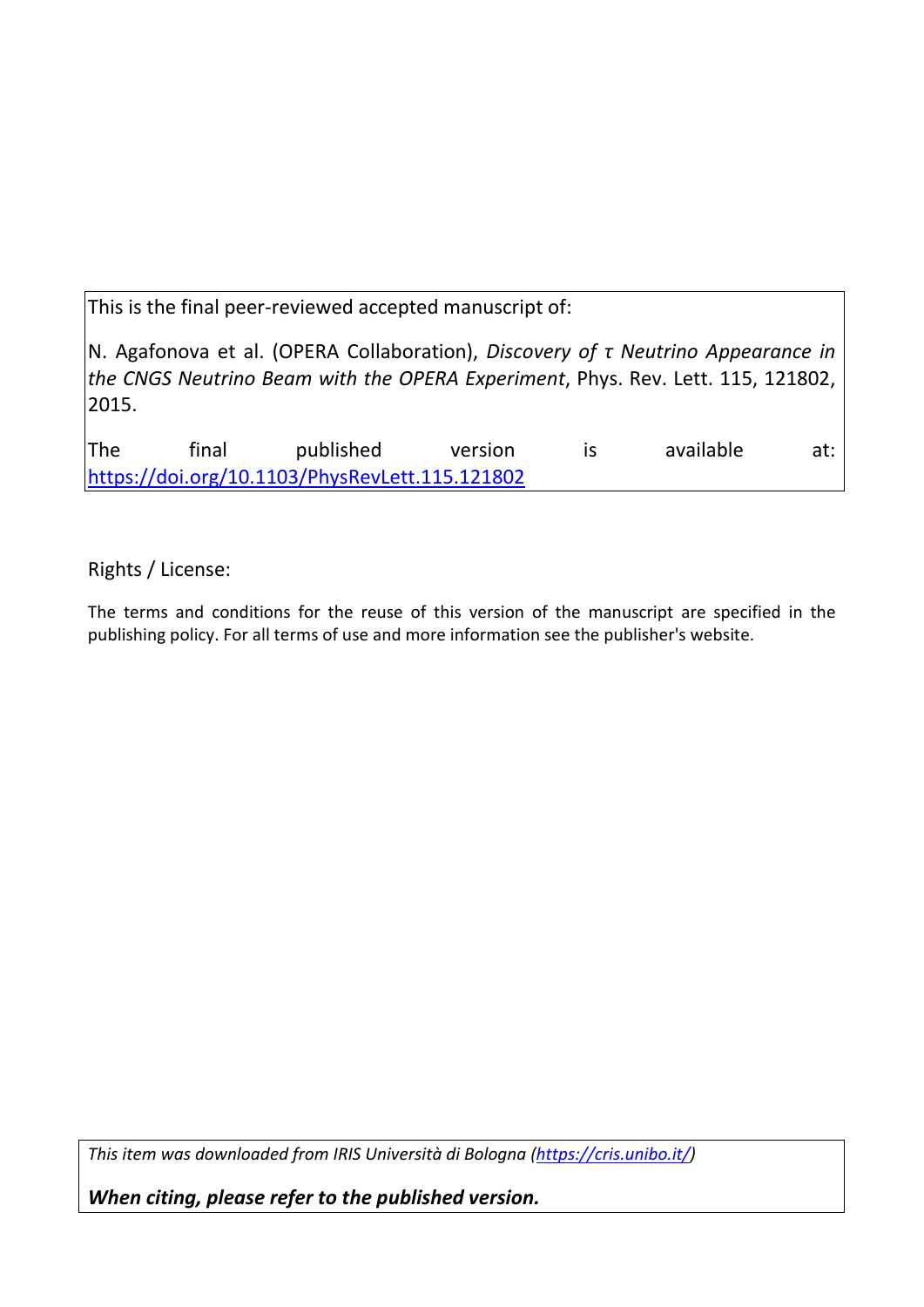## Discovery of  $\tau$  neutrino appearance in the CNGS neutrino beam with the OPERA experiment <sup>∗</sup>

N. Agafonova,<sup>1</sup> A. Aleksandrov,<sup>2</sup> A. Anokhina,<sup>3</sup> S. Aoki,<sup>4</sup> A. Ariga,<sup>5</sup> T. Ariga,<sup>5</sup> D. Bender,<sup>6</sup> A. Bertolin,<sup>7</sup> I. Bodnarchuk,<sup>8</sup> C. Bozza,<sup>9</sup> R. Brugnera,<sup>7, 10</sup> A. Buonaura,<sup>2, 11</sup> S. Buontempo,<sup>2</sup> B. Büttner,<sup>12</sup> M. Chernyavsky,<sup>13</sup> A. Chukanov, <sup>8</sup> L. Consiglio, <sup>2</sup> N. D'Ambrosio, <sup>14</sup> G. De Lellis, <sup>2, 11</sup> M. De Serio, <sup>15, 16</sup> P. Del Amo Sanchez, <sup>17</sup> A. Di Crescenzo,<sup>2</sup> D. Di Ferdinando,<sup>18</sup> N. Di Marco,<sup>14</sup> S. Dmitrievski,<sup>8</sup> M. Dracos,<sup>19</sup> D. Duchesneau,<sup>17</sup> S. Dusini,<sup>7</sup> T. Dzhatdoev,<sup>3</sup> J. Ebert,<sup>12</sup> A. Ereditato,<sup>5</sup> R. A. Fini,<sup>16</sup> F. Fornari,<sup>18, 20</sup> T. Fukuda,<sup>21</sup> G. Galati,<sup>2, 11</sup> A. Garfagnini,<sup>7, 10</sup> J. Goldberg,<sup>22</sup> Y. Gornushkin,<sup>8</sup> G. Grella,<sup>9</sup> A.M. Guler,<sup>6</sup> C. Gustavino,<sup>23</sup> C. Hagner,<sup>12</sup> T. Hara,<sup>4</sup> H. Hayakawa,<sup>24</sup> A. Hollnagel,<sup>12</sup> B. Hosseini,<sup>2, 11</sup> K. Ishiguro,<sup>24</sup> K. Jakovcic,<sup>25</sup> C. Jollet,<sup>19</sup> C. Kamiscioglu,<sup>6</sup> M. Kamiscioglu,<sup>6</sup> J. H. Kim,<sup>26</sup> S. H. Kim<sup>†</sup>,<sup>26</sup> N. Kitagawa,<sup>24</sup> B. Klicek,<sup>25</sup> K. Kodama,<sup>27</sup> M. Komatsu,<sup>24</sup> U. Kose<sup>‡</sup>,<sup>7</sup> I. Kreslo,<sup>5</sup> F. Laudisio,<sup>9</sup> A. Lauria,<sup>2, 11</sup> A. Ljubicic,<sup>25</sup> A. Longhin,<sup>28</sup> P.F. Loverre,<sup>23, 29</sup> A. Malgin,<sup>1</sup> M. Malenica,<sup>25</sup> G. Mandrioli,<sup>18</sup> T. Matsuo,<sup>21</sup> T. Matsushita,<sup>24</sup> V. Matveev,<sup>1</sup> N. Mauri,<sup>18,20</sup> E. Medinaceli,<sup>7, 10</sup> A. Meregaglia,<sup>19</sup> S. Mikado,<sup>30</sup> M. Miyanishi,<sup>24</sup> F. Mizutani,<sup>4</sup> P. Monacelli,<sup>23</sup> M. C. Montesi,<sup>2, 11</sup> K. Morishima,<sup>24</sup> M. T. Muciaccia,<sup>15, 16</sup> N. Naganawa,<sup>24</sup> T. Naka,<sup>24</sup> M. Nakamura,<sup>24</sup> T. Nakano,  $^{24}$  Y. Nakatsuka,  $^{24}$  K. Niwa,  $^{24}$  S. Ogawa,  $^{21}$  A. Olchevsky,  $^8$  T. Omura,  $^{24}$  K. Ozaki,  $^4$  A. Paoloni,  $^{28}$ L. Paparella,<sup>15, 16</sup> B. D. Park<sup>§</sup>,<sup>26</sup> I. G. Park,<sup>26</sup> L. Pasqualini,<sup>18, 20</sup> A. Pastore,<sup>15</sup> L. Patrizii,<sup>18</sup> H. Pessard,<sup>17</sup> C. Pistillo,<sup>5</sup> D. Podgrudkov,<sup>3</sup> N. Polukhina,<sup>13</sup> M. Pozzato,<sup>18, 20</sup> F. Pupilli,<sup>28</sup> M. Roda,<sup>7, 10</sup> T. Roganova,<sup>3</sup> H. Rokujo,<sup>24</sup> G. Rosa,<sup>23, 29</sup> O. Ryazhskaya,<sup>1</sup> O. Sato¶,<sup>24,\*\*</sup> A. Schembri,<sup>14</sup> W. Schmidt-Parzefall,<sup>12</sup> I. Shakirianova,<sup>1</sup> T. Shchedrina,<sup>13, 11</sup> A. Sheshukov,<sup>8</sup> H. Shibuya,<sup>21</sup> T. Shiraishi,<sup>24</sup> G. Shoziyoev,<sup>3</sup> S. Simone,<sup>15, 16</sup> M. Sioli,<sup>18, 20</sup> C. Sirignano,<sup>7, 10</sup> G. Sirri,<sup>18</sup> A. Sotnikov,<sup>8</sup> M. Spinetti,<sup>28</sup> L. Stanco,<sup>7</sup> N. Starkov,<sup>13</sup> S. M. Stellacci,<sup>9</sup> M. Stipcevic,<sup>25</sup> P. Strolin,<sup>2, 11</sup> S. Takahashi,<sup>4</sup> M. Tenti,<sup>18</sup> F. Terranova,<sup>28, 31</sup> V. Tioukov,<sup>2</sup> S. Tufanli<sup>††</sup>,<sup>5,[‡‡](#page-7-1)</sup> P. Vilain,<sup>32</sup> M. Vladymyrov<sup>§§</sup>,<sup>13</sup> L. Votano,<sup>28</sup> J. L. Vuilleumier,<sup>5</sup> G. Wilquet,<sup>32</sup> B. Wonsak,<sup>12</sup> C. S. Yoon,<sup>26</sup> and S. Zemskova<sup>8</sup> (The OPERA Collaboration) <sup>1</sup> INR - Institute for Nuclear Research of the Russian Academy of Sciences, RUS-117312 Moscow, Russia 2 INFN Sezione di Napoli, 80125 Napoli, Italy  $3$  SINP MSU - Skobeltsyn Institute of Nuclear Physics, Lomonosov Moscow State University, RUS-119991 Moscow, Russia <sup>4</sup> Kobe University, J-657-8501 Kobe, Japan  $<sup>5</sup> Albert Einstein Center for Fundamental Physics,$ </sup> Laboratory for High Energy Physics (LHEP), University of Bern, CH-3012 Bern, Switzerland  $\hat{\theta}$ METU - Middle East Technical University, TR-06531 Ankara, Turkey 7 INFN Sezione di Padova, I-35131 Padova, Italy 8 JINR - Joint Institute for Nuclear Research, RUS-141980 Dubna, Russia <sup>9</sup>Dipartimento di Fisica dell'Università di Salerno and "Gruppo Collegato" INFN, I-84084 Fisciano (Salerno), Italy <sup>10</sup>Dipartimento di Fisica e Astronomia dell'Università di Padova, I-35131 Padova, Italy  $^{11}$ Dipartimento di Fisica dell'Università Federico II di Napoli, I-80125 Napoli, Italy  $12$ Hamburg University, D-22761 Hamburg, Germany  $13$  LPI - Lebedev Physical Institute of the Russian Academy of Sciences, RUS-119991 Moscow, Russia <sup>14</sup>INFN - Laboratori Nazionali del Gran Sasso, I-67010 Assergi (L'Aquila), Italy  $^{15}$ Dipartimento di Fisica dell'Università di Bari, I-70126 Bari, Italy <sup>16</sup>INFN Sezione di Bari, I-70126 Bari, Italy  $17$ LAPP, Université Savoie Mont Blanc, CNRS/IN2P3, F-74941 Annecy-le-Vieux, France <sup>18</sup>INFN Sezione di Bologna, I-40127 Bologna, Italy  $19$ IPHC, Université de Strasbourg, CNRS/IN2P3, F-67037 Strasbourg, France <sup>20</sup>Dipartimento di Fisica e Astronomia dell'Università di Bologna, I-40127 Bologna, Italy  $^{21}$ Toho University, J-274-8510 Funabashi, Japan <sup>22</sup>Department of Physics, Technion, IL-32000 Haifa, Israel  $^{23}$ INFN Sezione di Roma, I-00185 Roma, Italy  $^{24}N$ agoya University, J-464-8602 Nagoya, Japan <sup>25</sup>IRB - Rudjer Boskovic Institute, HR-10002 Zagreb, Croatia  $^{26}Gyeongsang National University, 900 Gazwa-dong, Jinju 660-701, Korea$  $27$ Aichi University of Education, J-448-8542 Kariya (Aichi-Ken), Japan <sup>28</sup>INFN - Laboratori Nazionali di Frascati dell'INFN, I-00044 Frascati (Roma), Italy  $^{29}$ Dipartimento di Fisica dell'Università di Roma "La Sapienza", I-00185 Roma, Italy  $30$ Nihon University, J-275-8576 Narashino, Chiba, Japan  $31$ Dipartimento di Fisica dell'Università di Milano-Bicocca, I-20126 Milano, Italy

 $32$ IIHE, Université Libre de Bruxelles, B-1050 Brussels, Belgium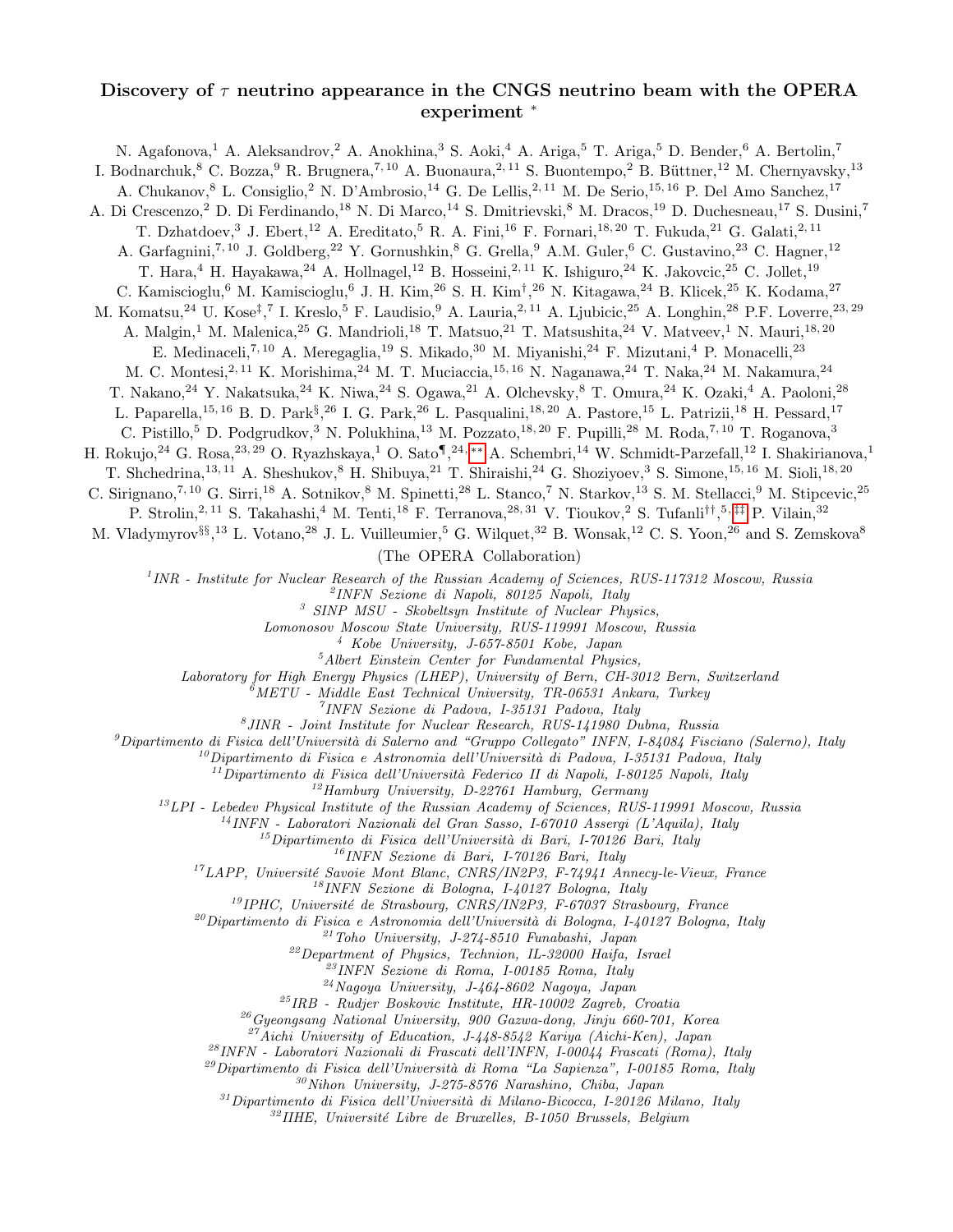The OPERA experiment was designed to search for  $\nu_{\mu} \rightarrow \nu_{\tau}$  oscillations in appearance mode, i.e. by detecting the  $\tau$  leptons produced in charged current  $\nu_{\tau}$  interactions. The experiment took data from 2008 to 2012 in the CERN Neutrinos to Gran Sasso beam. The observation of the  $\nu_{\mu} \rightarrow \nu_{\tau}$ appearance, achieved with four candidate events in a subsample of the data, was previously reported. In this Letter, a fifth  $\nu_{\tau}$  candidate event, found in an enlarged data sample, is described. Together with a further reduction of the expected background, the candidate events detected so far allow us to assess the discovery of  $\nu_{\mu} \rightarrow \nu_{\tau}$  oscillations in appearance mode with a significance larger than 5 σ.

PACS numbers:

Introduction.− Neutrino flavor transitions due to quantum mechanical mixing between neutrino flavors  $(\nu_e, \nu_\mu,$  $\nu_{\tau}$ ) and mass eigenstates  $(\nu_1, \nu_2, \nu_3)$  were proposed more than 50 years ago [\[1,](#page-7-2) [2\]](#page-7-3). Several experiments on solar, atmospheric, reactor, and accelerator neutrinos have contributed to the understanding of these transitions, referred to as "neutrino oscillations" [\[3–](#page-7-4)[11\]](#page-7-5). In the atmospheric sector, the strong deficit of muon neutrinos observed by the Super-Kamiokande experiment in 1998 was the first compelling observation of neutrino oscillations [\[3–](#page-7-4)[5\]](#page-7-6). This result was later confirmed by the K2K [\[9\]](#page-7-7) and MINOS experiments [\[11\]](#page-7-5). However, for an unambiguous confirmation of three-flavor neutrino oscillations in the atmospheric sector, the detection of oscillated neutrinos in appearance mode was required.

The OPERA experiment has been designed to search for  $\nu_{\mu} \rightarrow \nu_{\tau}$  oscillations in appearance mode through the detection of the  $\tau$  lepton produced in the  $\nu_{\tau}$  charged current (CC) interactions. It has operated under low background conditions and with a signal-to-noise ratio as large as about 10. In 2010, a first  $\nu_{\tau}$  candidate event was observed [\[12\]](#page-7-8). In 2013, the Super-Kamiokande experiment reported evidence for  $\nu_{\tau}$  appearance in the atmospheric  $\nu_{\mu}$  flux with a signal-to-noise ratio of about one tenth [\[13\]](#page-7-9). Since 2013, the detection by the OPERA experiment of three more candidate events reported in Refs. [\[14](#page-7-10)[–16\]](#page-7-11) has allowed us to claim the first observation of  $\nu_{\mu} \rightarrow \nu_{\tau}$  oscillations in appearance mode with a 4.2  $\sigma$  significance [\[16\]](#page-7-11). In 2014, flavor transition with high purity in appearance mode has also been observed by the T2K experiment in the  $\nu_\mu \rightarrow \nu_e$  channel [\[17\]](#page-7-12).

In this Letter, the observation of an additional  $\nu_{\tau}$  can-

didate found in an enlarged data sample is reported. The significance of the  $\nu_{\tau}$  appearance is updated taking into account the new observed event and improvements in the background evaluation.

Neutrino beam, detector, and data sample.− The OPERA detector at the LNGS underground laboratory has been exposed from 2008 to 2012 to the CERN neutrinos to Gran Sasso (CNGS)  $\nu_{\mu}$  beam [\[18\]](#page-7-13). A total exposure corresponding to 17.97  $\times$   $10^{19}$  protons on target (POT) resulted in 19 505 neutrino interactions in the target fiducial volume.

The topology of the neutrino interactions is recorded in emulsion cloud chamber detectors (ECC bricks) with submicrometric spatial resolution. Each brick is a stack of 56 1 mm thick lead plates, and 57 nuclear emulsion films with a  $12.7 \times 10.2$  cm<sup>2</sup> cross section, a thickness of 7.5 cm corresponding to about 10 radiation lengths and a mass of 8.3 kg. In the bricks, the momenta of charged particles are measured by their multiple Coulomb scattering in the lead plates [\[19\]](#page-7-14). A changeable sheet (CS) doublet consisting of a pair of emulsion films [\[20\]](#page-7-15) is attached to the downstream face of each brick. The full OPERA target is segmented in about 150 000 bricks arranged in two identical supermodules (SMs). In each SM, the target section is made of 31 walls of ECC bricks. Downstream of each target wall, two orthogonal planes of electronic target trackers (TTs), made of 2.6 cm wide scintillator strips, record the position and deposited energy of charged particles [\[21\]](#page-7-16). A spectrometer, consisting of iron core magnets instrumented with resistive plate chambers (RPCs) and drift tubes (precision tracker), is mounted downstream of each target module. The spectrometers are used to identify muons, determine their charge, and measure their momentum with an accuracy of about 20%. A detailed description of the OPERA detector can be found in Ref. [\[22\]](#page-7-17).

A three-dimensional track in the electronic detector is tagged as a muon if the product of its length by the den-sity along its path is larger than 660 g/cm<sup>2</sup> [\[23\]](#page-7-18). An event is classified as  $1\mu$  either if it contains at least one track tagged as a muon or if the total number of fired TT and RPC planes is larger than 19. The complementary sample is defined as  $0\mu$ . A muon track can be confirmed or discarded by measuring its trajectory all along the

<sup>∗</sup>This paper has been published in [Phys. Rev Lett. 115 121802](http://dx.doi.org/10.1103/PhysRevLett.115.121802) [\(2015\)](http://dx.doi.org/10.1103/PhysRevLett.115.121802)

<sup>†</sup>Now at Center for Underground Physics, IBS, Daejeon, 308-811 Korea

<sup>‡</sup>Now at CERN, Geneva, CH-1211 Switzerland

<sup>§</sup>Now at Samsung Changwon Hospital, SKKU, Changwon, 630-723 Korea

<sup>¶</sup>Corresponding author

<sup>††</sup>Corresponding author

<sup>§§</sup>Now at Albert Einstein Center for Fundamental Physics, Laboratory for High Energy Physics (LHEP), University of Bern, CH-3012 Switzerland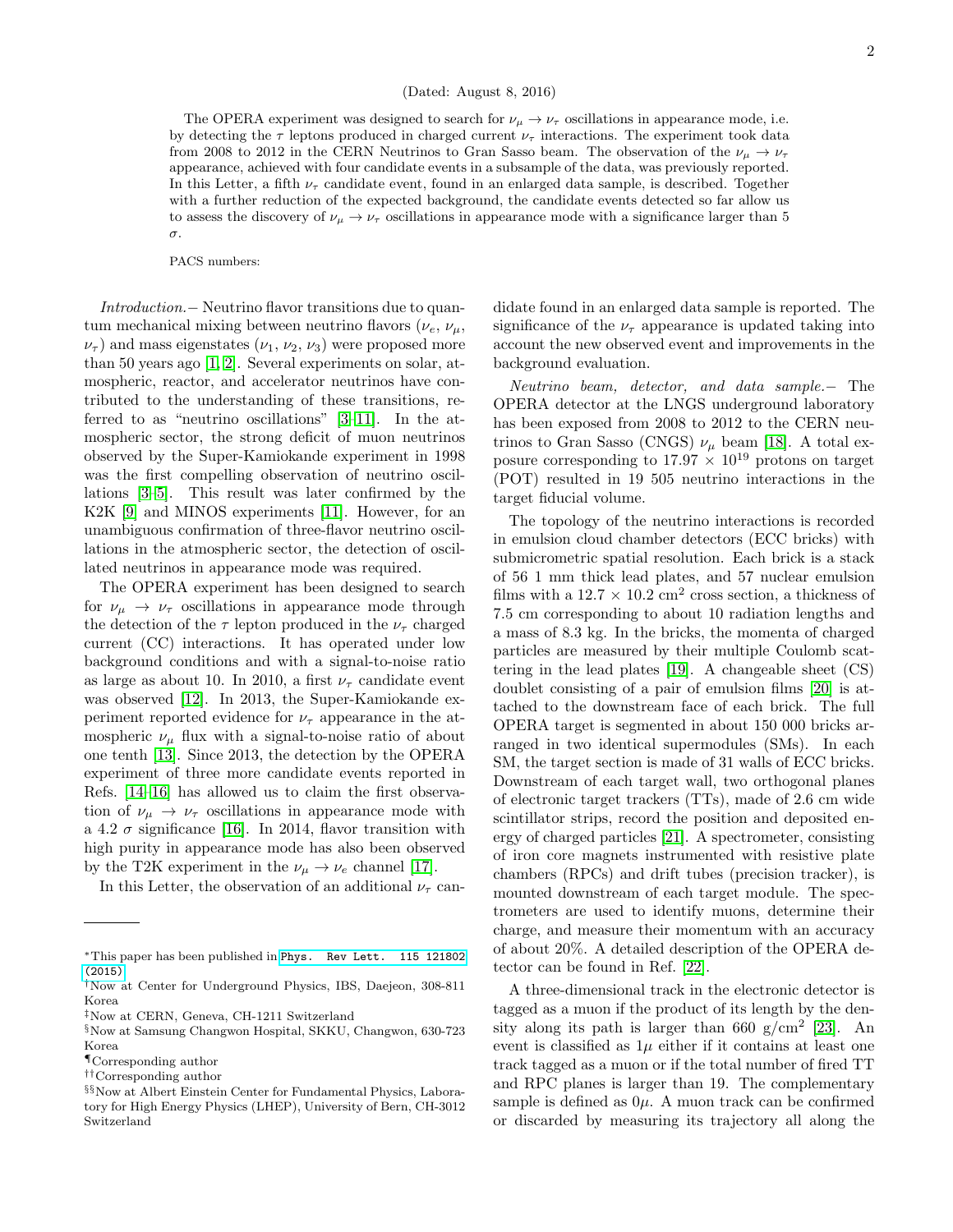|                                                               |              |  |             | 2008 2009 2010 2011 2012 Total |
|---------------------------------------------------------------|--------------|--|-------------|--------------------------------|
| POT $(10^{19})$                                               |              |  |             | 1.74 3.53 4.09 4.75 3.86 17.97 |
| $0\mu$ events                                                 |              |  |             | 149 253 268 270 204 1144       |
| $1\mu$ events $(p_{\mu}$ <15 GeV/c) 542 1020 968 966 768 4264 |              |  |             |                                |
| Total events                                                  |              |  |             | 691 1273 1236 1236 972 5408    |
| Detected $\nu_{\tau}$ candidates                              | $\mathbf{1}$ |  | $1 \t3 \t5$ |                                |

<span id="page-3-0"></span>TABLE I: Number of events used in this analysis and the detected  $\nu_{\tau}$  candidates for each run year.

downstream bricks. The momentum-range correlation, the energy loss near the stopping point and, eventually, the tagging of interaction or decay topologies may contribute to assessing the muonic nature of the track beyond the electronic detector performance.

The analysis described below is extended to all  $0\mu$ events and to  $1\mu$  events with a muon momentum below 15  $GeV/c$  to reduce the background. The procedure starts with the use of the TT hits pattern to select the bricks possibly containing the neutrino interaction [\[24\]](#page-7-19). These bricks are ordered according to their decreasing probability to contain the neutrino interaction vertex. The most probable brick (first brick hereafter) is then extracted from the target. If the neutrino interaction vertex is not found in this brick, it is searched for in the next brick in the probability ranking (second brick hereafter). Once the vertex has been located in a brick, a surrounding volume of about  $2 \text{ cm}^3$  is scanned to detect  $\tau$  leptons or other short-lived particle decays [\[25\]](#page-7-20). The details of the event analysis procedure are described in Ref. [\[14\]](#page-7-10).

In this Letter, we report the analysis performed on the first and second bricks of all of the events recorded by OPERA. The event sample is about 15% larger than the one reported in Ref. [\[16\]](#page-7-11). The numbers of fully analysed events are given in Table [I](#page-3-0) for each year of data taking.

The new  $\nu_{\tau}$  candidate event.− The new  $\nu_{\tau}$  candidate event reported here occurred on August 14, 2012 in the second SM, seven brick walls upstream of the spectrometer. As shown in Fig. [1,](#page-4-0) the activity in the TT is limited to the six walls downstream of the vertex brick. The event is classified as  $0\mu$ . The visible energy of the event is  $12 \pm 4$  GeV.

A converging pattern of tracks in the CS hints to a possible vertex in the brick. Following these tracks inside the brick, the neutrino interaction vertex (the primary vertex) was localised in the  $42^{nd}$  lead plate from the downstream face of the brick.

The primary vertex consists of the  $\tau$  candidate track, which exhibits a kink topology, and a charged particle track (P1). The distance of closest approach between the  $\tau$  candidate and P1 is 0.1  $\mu$ m, compatible with zero within the tracking resolution. In addition to the  $\tau$  lepton and P1, four forward-going and two backward-going nuclear fragments pointing to the primary vertex are observed.

in the brick. The difference in angle between the  $\tau$  candidate track and the daughter particle track,  $\theta_{\text{kink}}$ , is  $90 \pm 2$ mrad. The daughter track has an impact parameter of  $83 \pm 5$  µm with respect to the primary vertex. The z coordinate of the decay vertex,  $z_{\text{dec}}$ , measured from the downstream face of the lead plate containing the primary vertex, is  $630 \pm 30 \mu$ m. A search for nuclear fragments has been performed both upstream and downstream of the kink vertex up to tan  $\theta = 3$  [\[26\]](#page-7-21) (with  $\theta$  being the angle of the track with respect to the z axis). No fragment is found. This result strongly reduces the probability of the secondary vertex being due to hadronic interaction.

particle produces four charged particles and a photon. Figure [2](#page-4-1) shows the display of the event as reconstructed

The charged particle producing the primary track (P1) has a measured momentum of  $1.0 \pm 0.1$  GeV/c. It is identified as a hadron from its interaction in the downstream brick. This, together with the negative search for large angle tracks [\[27\]](#page-7-22), allows us to rule out the presence of a muon at the primary vertex (expected for  $\nu_\mu$ CC related backgrounds). The linear density of grains along the track left by a particle is correlated with the energy loss of the particle. The ratio between the grain density of track P1 and that of the  $\tau$  daughter track is  $1.45 \pm 0.06$ , to be compared with the  $1.38 \pm 0.14$  expected for a proton to minimum ionizing particle ratio. Therefore, track P1 is most likely left by a proton [\[28\]](#page-7-23).

A search for photon conversions possibly pointing to the primary and secondary vertices was performed. None was found.

The scalar sum of the momenta of all particles measured in the brick,  $p_{\text{sum}}$ , is  $12^{+14}_{-4}$  GeV/c. The measured values of the kinematical parameters and the corresponding predefined selection criteria are summarised in Ta-ble. [II.](#page-4-2) In the table,  $p^{2ry}$  and  $p_T^{2ry}$  are the momentum and the transverse momentum of the decay daughter, respectively,  $p_T^{\text{miss}}$  is the missing transverse momentum at the primary vertex and  $\Delta \phi_{\tau H}$  is the angle between the  $\tau$ candidate direction and the hadron direction in the plane transverse to the beam direction. The measured values of the kinematical parameters of the candidate event satisfy all of the selection criteria for the  $\tau \to 1h$  channel. The Monte Carlo distributions of the variables and the measured values are shown in Fig. [3.](#page-5-0)

Signal and background estimation.− The expected numbers of signal and background events as well as the number of detected  $\nu_{\tau}$  candidates for each decay chan-nel are summarised in Table [III.](#page-6-0) Assuming  $\Delta m_{23}^2$  =  $2.44 \times 10^{-3}$  eV<sup>2</sup> [\[29\]](#page-7-24) and sin<sup>2</sup> 2 $\theta_{23} = 1$ , the total expected signal is  $2.64 \pm 0.53$  events, whereas the total background expectation is  $0.25 \pm 0.05$  events.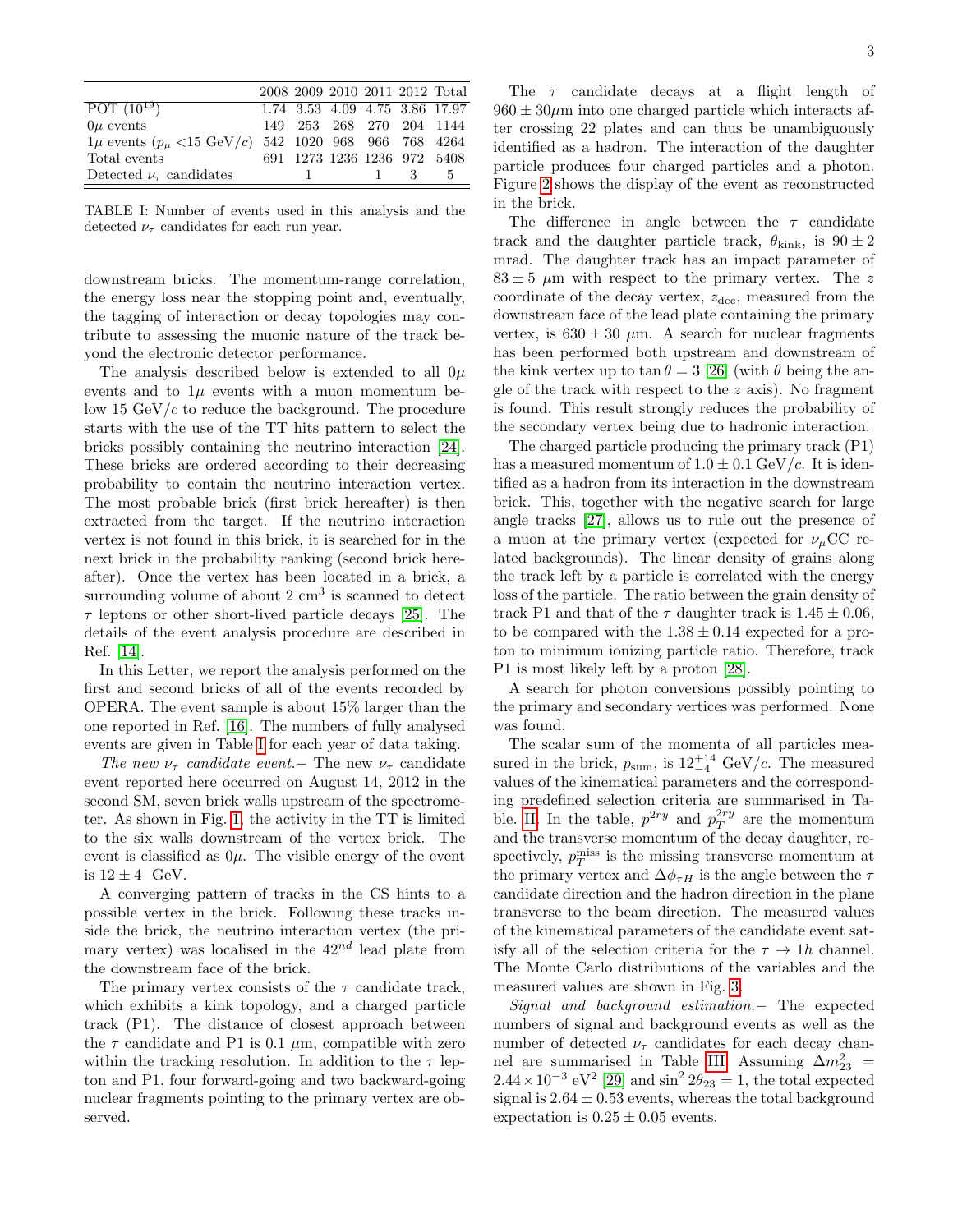

<span id="page-4-0"></span>FIG. 1: Display of the  $\nu_{\tau}$  candidate event as seen by the electronic detectors in the x-z projection (top panel) and  $y$ -z projection (bottom panel). The OPERA (right-handed) reference frame is oriented such that the  $y$  axis is perpendicular to the hall floor and pointing up; the  $z$  axis is orthogonal to the brick walls and is oriented as the incoming neutrinos. The angle between the neutrino direction and the z axis projected into the  $yz$  plane is 58 mrad. The brick containing the neutrino interaction is highlighted in magenta. The solid line shows the direction of the primary track P1 (see the text) at its most upstream point as reconstructed in the emulsion detectors.



<span id="page-4-1"></span>FIG. 2: Event display of the fifth  $\nu_{\tau}$  candidate event in the horizontal projection longitudinal to the neutrino direction. The primary and secondary vertices are indicated as  $V_0$  and  $V_1$ , respectively. The black stubs represent the track segments as measured in the films.

The numbers of expected signal and background events are estimated from the simulated CNGS flux [\[30\]](#page-7-25). The expected detectable signal events in the  $0\mu$  and  $1\mu$  samples are obtained using the reconstruction efficiencies and the  $\nu_{\tau}$  event rate in the flux normalised to the detected  $\nu_{\mu}$  interactions. A similar normalisation procedure is

| Parameter                   | Measured value      | Selection criteria             |
|-----------------------------|---------------------|--------------------------------|
| $\Delta\phi_{\tau H}$ (°)   | $151 \pm 1$         | > 90                           |
| $p_T^{\text{miss}}$ (GeV/c) | $0.3 \pm 0.1$       | $<$ 1                          |
| $\theta_{\rm kink}$ (mrad)  | $90 \pm 2$          | >20                            |
| $z_{\rm dec}~(\mu m)$       | $630 \pm 30$        | [44, 2600]                     |
| $p^{2ry}$ (GeV/c)           | $11^{+14}_{-4}$     | > 2                            |
| (GeV/c)                     | $1.0^{+1.2}_{-0.4}$ | $> 0.6$ (no $\gamma$ attached) |

<span id="page-4-2"></span>TABLE II: Kinematical parameters considered for the  $\tau \to 1h$ decay channel selection: measured values for the new candidate event and predefined cuts are reported in the second and third columns, respectively

.

also used in the background expectation. The details of the signal and background estimation are described in Ref. [\[14\]](#page-7-10).

The systematic uncertainty associated with the signal takes into account contributions from the limited knowledge of the  $\nu_{\tau}$  cross section and uncertainties on the signal detection efficiency. For the signal central value, the default implementation for the  $\nu_{\tau}$  cross-section contained in the GENIE v2.6 simulation program is used [\[31\]](#page-7-26). A 10% model-related systematic uncertainty can be estimated by considering the maximal deviations from the central value of the expected number of  $\nu_{\tau}$  candidates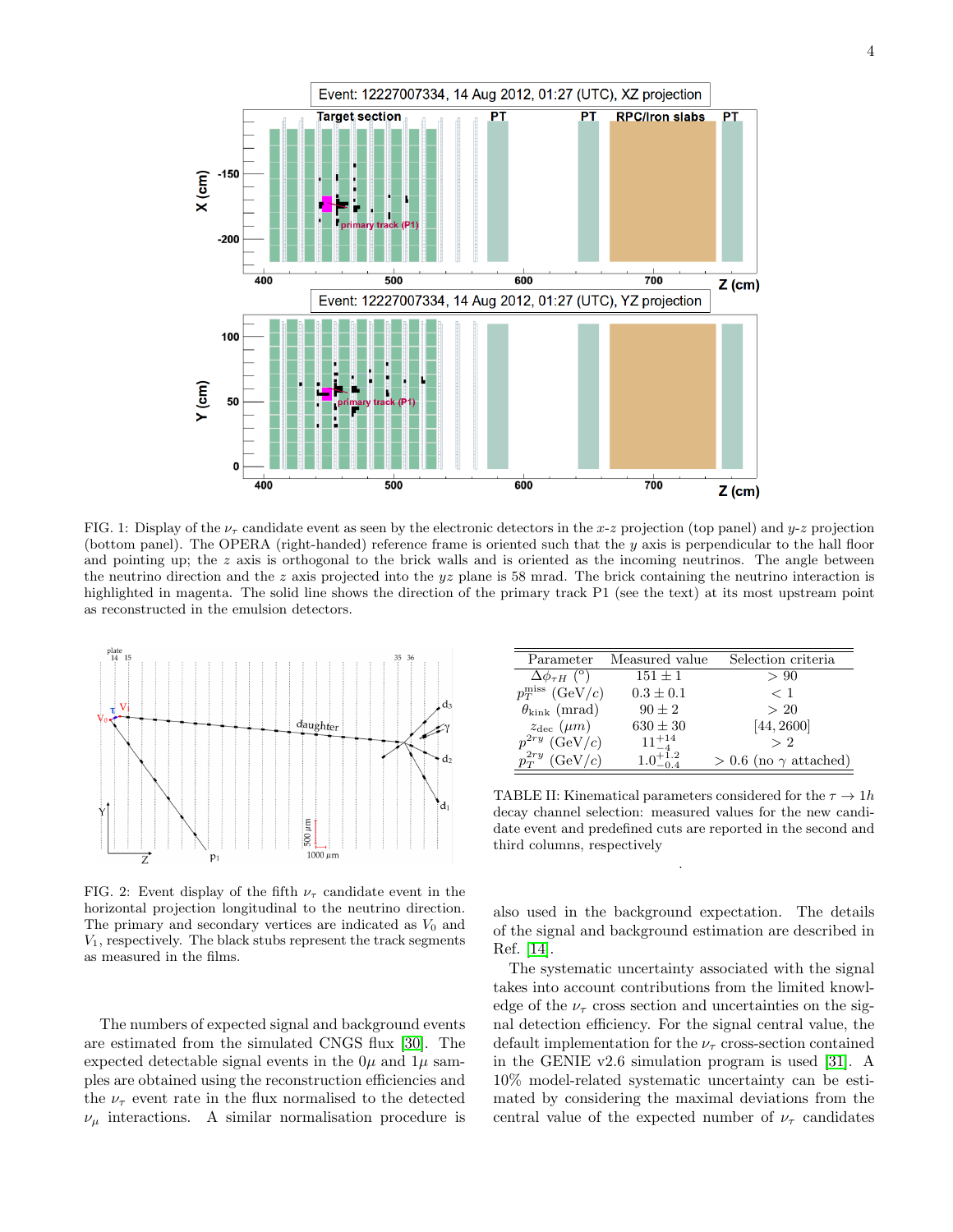

<span id="page-5-0"></span>FIG. 3: Monte Carlo distributions of the kinematical variables for  $\nu_{\tau}$  events passing all the location and decay search chain with  $\tau \to 1h$  decay topology. Red lines show the measured values for the candidate event and the corresponding errors. Grey areas show the regions excluded by the selection criteria.

obtained when considering all of the available theoretical predictions. The only existing measurement of the  $\nu_{\tau}$ cross section is a very low-statistics one by the DONUT experiment [\[32\]](#page-7-27). Owing to the fact that the  $\nu_{\tau}$  signal expectation is calculated by using location efficiencies determined from the  $1\mu$  and  $0\mu$  data samples, this value is at first order insensitive to systematic effects on efficiencies up to the primary vertex location level. Further confidence on the global efficiency estimation is obtained by considering the charm data sample for which good agreement is found between the 50 observed events and the expectation  $(54 \pm 4)$  provided by the neutrinoinduced charm production cross section and the detector simulation [\[25,](#page-7-20) [33\]](#page-7-28). Additional uncertainties on the number of expected  $\nu_{\tau}$  candidates arise from the experimental knowledge of  $\theta_{23}$  and  $\Delta m^2_{23}$  (10 %), and from the uncertainty in the efficiency for tagging  $\tau$  lepton decays (15%). The latter contribution arises from the statistical error of the sample of  $\nu_{\mu}^{\rm CC}$  events with charm production which was used for validation. The CNGS flux uncertainty plays a minor role since the expected number of  $\nu_{\tau}$  events is determined from the detected  $\nu_{\mu}$  interactions used as a normalisation sample. The simulation of the kinematical properties of the final state was performed using the NEGN generator [\[34\]](#page-7-29), which takes the

polarisation of  $\tau$  leptons into account ( $\tau$  decay library TAUOLA [\[35\]](#page-7-30)). The associated systematic uncertainty on the expected number of  $\tau$  decays in all channels is estimated at the level of a few percent [\[36\]](#page-7-31). The total systematic uncertainty on the expected signal is then set to 20%.

The main processes contributing to the background for the  $\nu_{\tau}$  appearance search are charmed particle decays, hadronic interactions and large-angle muon scattering (LAS). The corresponding contributions are estimated by simulation studies validated with real data samples. Using the measured sample of CNGS  $\nu_{\mu}$ CC interactions with charm production, the uncertainty on the charm background has been estimated to about 20% [\[25\]](#page-7-20). This includes a contribution from the experimental uncertainty on the charm cross section (8% [\[33\]](#page-7-28)), the hadronisation fraction (10%), and the statistical error of the CNGS charm control sample (15%). Hadronic background has an estimated uncertainty of 30% from datadriven measurements of test-beam pion interactions in the OPERA bricks [\[37\]](#page-7-32).

With respect to what was reported in Ref. [\[14\]](#page-7-10), an additional improvement in the estimation of the LAS background in the  $\tau \rightarrow \mu$  decay channel has been achieved [\[38\]](#page-7-33). The LAS rate is estimated using a GEANT4-based simulation implementing a mixedapproach algorithm with ad hoc modifications to take into account the effect of the nuclear form factor at the involved transferred momenta (of the order of a few  $\text{fm}^{-1}$ ). A Saxon-Woods charge density is assumed with parameters derived from fits to data. Scattering off individual protons is also taken into account. The simulation is benchmarked on experimental data including scattering of 2 GeV/c muons on a 12.6 mm lead target, 7.3 GeV/c and 11.7 GeV/c muons on a 14.4 mm thick copper target and  $0.512 \,\mathrm{GeV}/c$  electrons on a  $0.217 \,\mathrm{mm}$  lead target [\[39–](#page-7-34) [41\]](#page-7-35). From this study, it follows that the number of LAS background events that satisfy the  $\tau \to \mu$  selection criteria amounts to  $[1.2 \pm 0.1(\text{stat.}) \pm 0.6(\text{sys.})] \times 10^{-7}/\nu_{\mu}^{\text{CC}}$ interactions, well below the conservative value considered in our past publications.

Results.− In this analysis, the observed number of  $\nu_{\tau}$ candidates  $n_i$  for each individual  $\tau$  decay channel i is considered as an independent Poisson process with expectation  $\mu s_i + b_i$ . The expected signal and background events,  $s_i$  and  $b_i$  respectively, are taken from Table [III;](#page-6-0) the signal strength factor  $\mu$  is a continuous multiplicative parameter for the expected signal. The background-only hypothesis corresponds to  $\mu = 0$ , and the nominal signal to  $\mu = 1$ .

The significance of the observed  $\nu_{\tau}$  candidates is evaluated as the probability that the background can produce a fluctuation greater than or equal to the observed data. Two test statistics are used for the computation; in both cases, the test statistics values of the observed data are compared with sampling distributions obtained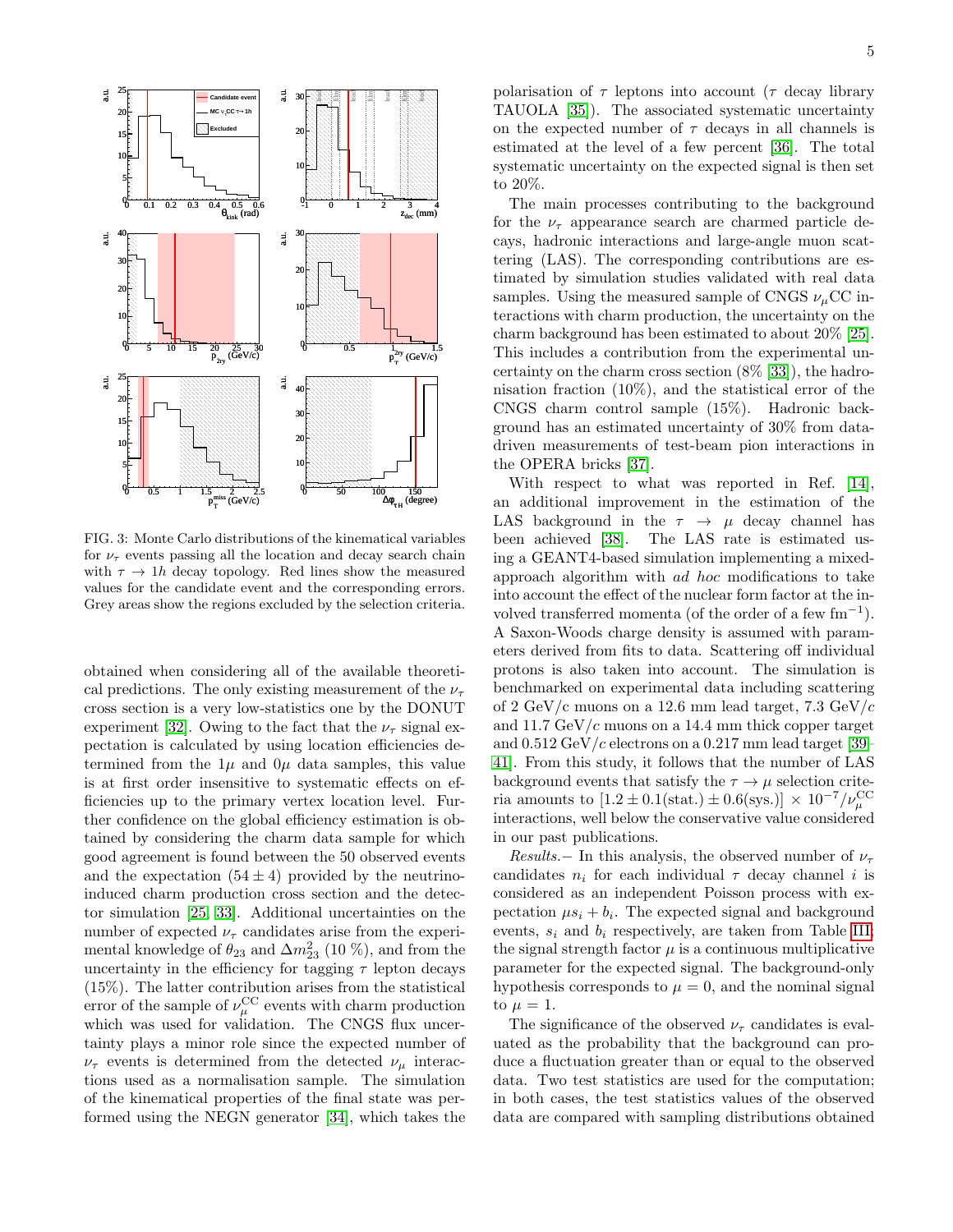| Channel              | Expected background            |                                                             |                                       |                 | Expected signal Observed |   |
|----------------------|--------------------------------|-------------------------------------------------------------|---------------------------------------|-----------------|--------------------------|---|
|                      | Charm                          | Had. reinterac. Large $\mu$ scat.                           |                                       | Total           |                          |   |
|                      |                                | $\tau \rightarrow 1h$   0.017 $\pm$ 0.003 0.022 $\pm$ 0.006 |                                       | $0.04 \pm 0.01$ | $0.52 \pm 0.10$          | 3 |
|                      |                                | $\tau \rightarrow 3h$   0.17 $\pm$ 0.03 0.003 $\pm$ 0.001   |                                       | $0.17 \pm 0.03$ | $0.73 \pm 0.14$          |   |
|                      | $\tau \to \mu$   0.004 ± 0.001 |                                                             | $0.0002 \pm 0.0001$ $0.004 \pm 0.001$ |                 | $0.61 \pm 0.12$          |   |
| $\tau \rightarrow e$ | $0.03 \pm 0.01$                |                                                             |                                       | $0.03 \pm 0.01$ | $0.78 \pm 0.16$          |   |
| Total                | $0.22 + 0.04$                  | $0.02 \pm 0.01$                                             | $0.0002 \pm 0.0001$                   | $0.25 \pm 0.05$ | $2.64 \pm 0.53$          |   |

<span id="page-6-0"></span>TABLE III: Expected signal and background events for the analysed data sample.

with pseudoexperiments.

The first test statistics is based on the Fisher's method. For the background-only hypothesis (i.e.,  $\mu = 0$ ), the p values  $p_i$  of each individual channel (calculated as the integral of the Poisson distribution for values larger or equal to the observed number of candidates) are combined into an estimator  $p^* = \prod_i p_i$  [\[42,](#page-7-36) [43\]](#page-7-37). By comparing the observed  $p_{\text{data}}^{\star}$  with the sampling distribution of  $p^*$ , a (one-side) significance of 5.1 standard deviations is obtained, corresponding to a background fluctuation probability of  $1.1 \times 10^{-7}$ .

The second test statistics is based on the one-sided profile likelihood ratio  $\lambda(\mu)$  [\[29\]](#page-7-24). This test statistic is used to quantify the discrepancy between the data and a certain hypothesised value of  $\mu$ . The significance, the level of disagreement between the observed data and the  $\mu = 0$  hypothesis, is computed by comparing  $\lambda_{data}(\mu =$ 0) with the corresponding sampling distribution of  $\lambda(\mu =$ 0). The likelihood, which includes Gaussian terms to account for the background uncertainties, is

$$
\mathcal{L} = \prod_{i=1}^{4} \text{Poisson}(n_i | \mu s_i + \beta_i) \text{Gauss}(\beta_i | b_i, \sigma_{b_i}), \qquad (1)
$$

where  $\sigma_{b_i}$  is the background uncertainty for channel i (from Table [III\)](#page-6-0) and  $\beta_i$  are the background parameters Gaussian modelled. Two different implementations of the method, one based on a custom code and the other one based on RooStats [\[44\]](#page-7-38), have been used with both giving a significance of 5.1 standard deviations.

A simple compatibility test of the observed data with the expectations from the neutrino oscillation hypothesis  $(\mu = 1)$  is given by the best-fit signal strength at 90% C.L.,  $\hat{\mu} = 1.8^{+1.8}_{-1.1}$ , which is consistent with unity. Another test was made by performing pseudoexperiments to sample the distribution of the data assuming  $\mu = 1$ and taking into account the uncertainties on the expected signal and background. The probability of data being less likely or equal to the observed ones is 6.4%. If we consider the total number of  $\nu_{\tau}$  candidates regardless of the distribution into decay channels, the probability of observing five or more candidates with an expectation of 2.64 signal plus 0.25 background events is 17% from Poisson statistics.

The 90% confidence interval for  $\Delta m^2_{23}$  has been estimated with three different approaches using the profile likelihood ratio, the Feldman-Cousins method, and Bayesian statistics. Assuming full mixing, the best fit is  $\Delta m_{23}^2 = 3.3 \times 10^{-3} \text{ eV}^2$  with a 90% C.L. interval of [2.0, 5.0]  $\times$  10<sup>-3</sup> eV<sup>2</sup>, the differences among the three methods being negligible.

Conclusions.− This Letter reports the analysis of a data sample including the first and the second most probable bricks for all runs, with a corresponding increase of the statistics of about 15% with respect to Ref. [\[16\]](#page-7-11). In this enlarged data sample, a fifth  $\tau$  neutrino candidate has been found. Furthermore, a revision of the background estimate in the muonic decay channel has been performed. Given the low background level and the observed number of  $\nu_{\tau}$  candidate events, we report the discovery of a  $\nu_{\tau}$  appearance in the CNGS neutrino beam with a significance of 5.1  $\sigma$ .

We acknowledge CERN for the successful operation of the CNGS facility and INFN for the continuous support given to the experiment through its LNGS laboratory. We acknowledge funding from our national agencies: Fonds de la Recherche Scientifique-FNRS and Institut Inter Universitaire des Sciences Nucleaires for Belgium; MoSES for Croatia; CNRS and IN2P3 for France; BMBF for Germany; INFN for Italy; JSPS, MEXT, the QFPU-Global COE program of Nagoya University, and Promotion and Mutual Aid Corporation for Private Schools of Japan for Japan; SNF, the University of Bern and ETH Zurich for Switzerland; the Russian Foundation for Basic Research (Grant No. 12-02-12142 ofim), the Programs of the Presidium of the Russian Academy of Sciences (Neutrino physics and Experimental and Theoretical Researches of Fundamental Interactions), and the Ministry of Education and Science of the Russian Federation for Russia; the National Research Foundation of Korea (Grant No. NRF-2013R1A1A2061654) for Korea; and TUBITAK, the Scientific and Technological Research Council of Turkey for Turkey. We thank the IN2P3 Computing Centre (CC-IN2P3) for providing computing resources.